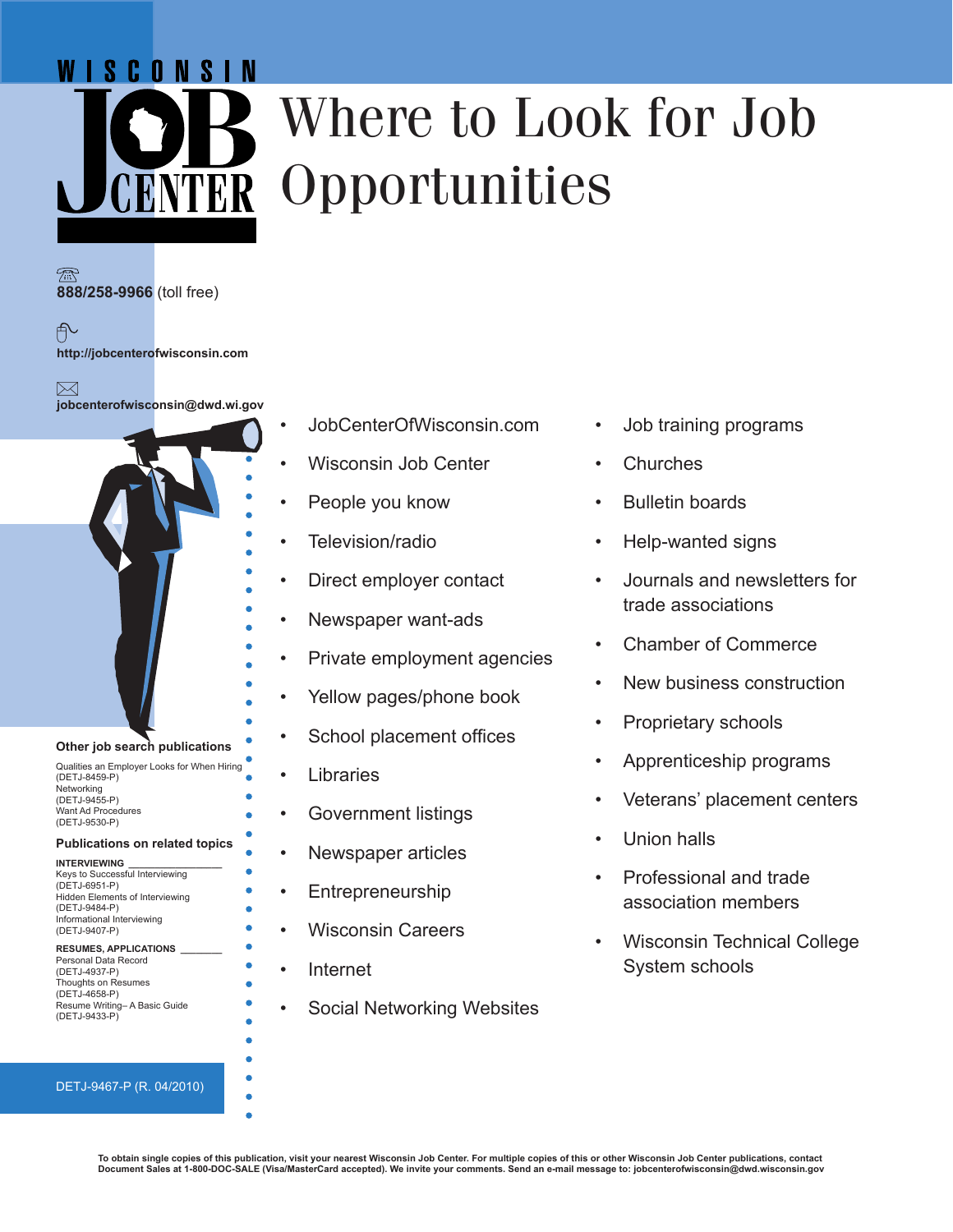# **JobCenterOfWisconsin.com**

Job Center Of Wisconsin is a Wisconsin-

centered employment exchange, linking employers in all parts of the state and in communities that



border Wisconsin with anyone looking for a job.

JobCenterofWisconsin.com is available at no cost 24-hours a day, 7-days a week via internet at: **http://jobcenterofwisconsin.com.** For the phone number and address of your nearest Wisconsin Job Center, call toll-free **888/258-9966**.

## **Wisconsin Job Center**

Wisconsin Job Center locations deliver employment and training services from state, county, technical college, and other providers to job seekers and employers.

Job seekers are able to receive quick and easy access to a wide range of employment services including information about jobs, careers, and the area labor market, as well as access to training programs, testing, and assessment of individual skills and interests, job referrals, job search assistance, and job opportunities.

# **People You Know**

Many job seekers find work by following leads from people they know. The next page has a list of people that might provide job leads for you.

Tell everyone you know that you are looking for a job. Stay in touch with friends and contacts. Follow up new leads immediately. Call right then! Don't wait until the next day.

For more information refer to the publication, "Networking" (DETJ-9455-P).

#### **Television/Radio**

As a public service, some TV and radio stations will announce job openings that employers have available. Check with your local stations to see if they have this service.

# **Direct Employer Contacts**

While contacting employers directly may be time-consuming, it can be productive. Use the Yellow Pages, Classified Directory of Wisconsin Manufacturers, the Wisconsin Services Directory, and newspaper articles to find the names and addresses of local employers.

Contact them by phone, resume, or in person and follow their instructions for applying. If an employer is not hiring, ask if you can complete an application for future openings. If this is not possible, ask if they know of other places that might be interested in your skills.

Apply at several companies in the same area when possible. This saves time and money.

## **Newspaper Want-Ads**

Some employers prefer the convenience of want-ad recruiting, but it is a common misconception that employers list all their openings in the newspaper. Employers may use different job titles for work you're interested in, so read all ads carefully. Ads which give a description of the job are usually worthy of follow up.

"No experience needed" ads, "blind" ads with no employer's name, and "work wanted" ads placed by applicants are usually not as helpful in finding work. For more information refer to the publication, "Want Ad Procedures" (DETJ-9530-P).

#### **Private Employment Agencies**

Employment agencies are businesses that attempt to match job seekers with jobs. As a business, they must charge either the employer or the job seeker for their service. Look for employment agencies that specialize in your specific occupation.

Temporary employment agencies place people in temporary positions for varying lengths of time. When placed, you are actually an employee of the agency rather than an employee of the place you work. Some employers "try-out" employees as "temps" and buy out the contracts of "temps" they like, at which time you become an employee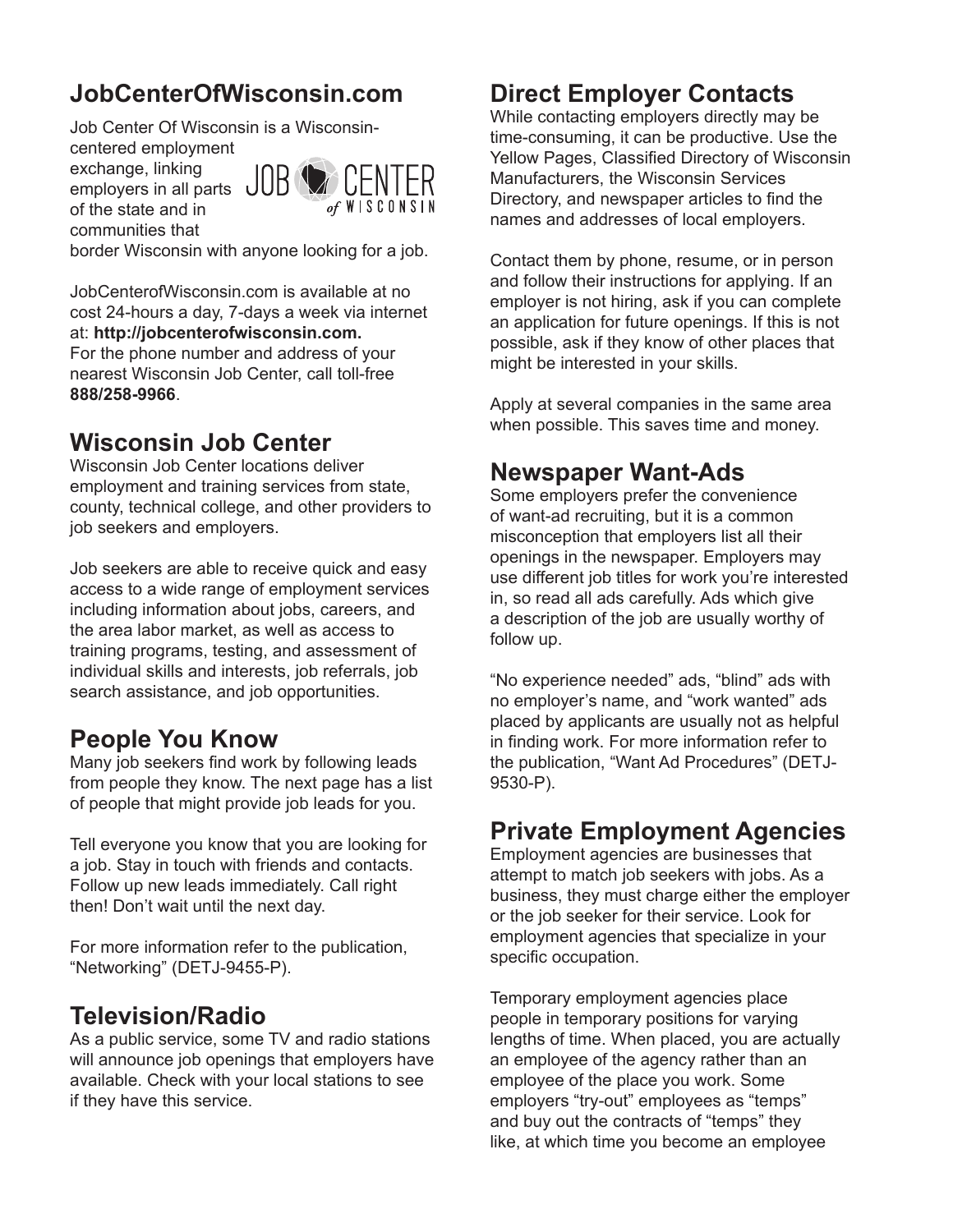# **Contacts help improve your chances**

There are many ways of searching for a job. Do not rely on just one source. Using more than one source will increase your chances of finding a job. Listed below are some suggested sources of job leads.

Friends **Insurance agents** Relatives

Doctors Christmas card lists Lawyers Classmates Bankers Cashiers Business associates The Suppliers Contract Revious employers Previous employers Vendors **Previous co-workers** Clubs Dentists **Dentists** Organizations **Accountants** Teachers Social acquaintances Neighbors Ministers Acquaintances of any of these Social Networking Websites

Friends of friends **Politicians** Politicians and Dub placement personnel

# **Make contact with people!**

For more information refer to the publication, "Networking" (DETJ-9455-P).

of the company, not the agency. Temporary employment may be a way of getting your foot in the door or trying out new jobs.

# **Yellow Pages**

The telephone Yellow Pages are an excellent resource for putting together a list of potential employers. It provides basic information about employers — the business name, address and telephone number. Use the index of the Yellow Pages to identify categories of employers that might be interested in a person with your skills. Write down these categories and then look within each category to develop your list of individual employers to contact directly.

# **School Placement Offices**

Most public and private schools have a school placement office to help individuals find work. These offices may only assist current students or alumni of the school or occasionally the general public. Contact placement offices to find out if they can help you.

# **Libraries**

Libraries have countless materials available to you — materials that will help you discover hidden job leads. Telephone directories, newspapers, business directories, professional and trade journals, company databases and annual reports are a few of the materials you might find helpful.

Many libraries have typewriters, computers and photocopiers available to the public for little or no charge. They also have books, videos and audiocassettes available for loan on job hunting, job interviewing, resume writing, careers, and employment testing.

# **Government Job Listings**

Federal, state, county, city, village and town hiring units each list their own job openings. Use your telephone book to locate the government agencies you might be interested in and call them to learn how their job openings are announced. Listings might be posted in public libraries, colleges and universities, post offices, personnel offices of the various government units, and on JobNet. Many of these positions are civil service positions and require applicants to take civil service tests or follow complex application procedures which may prolong the hiring process.